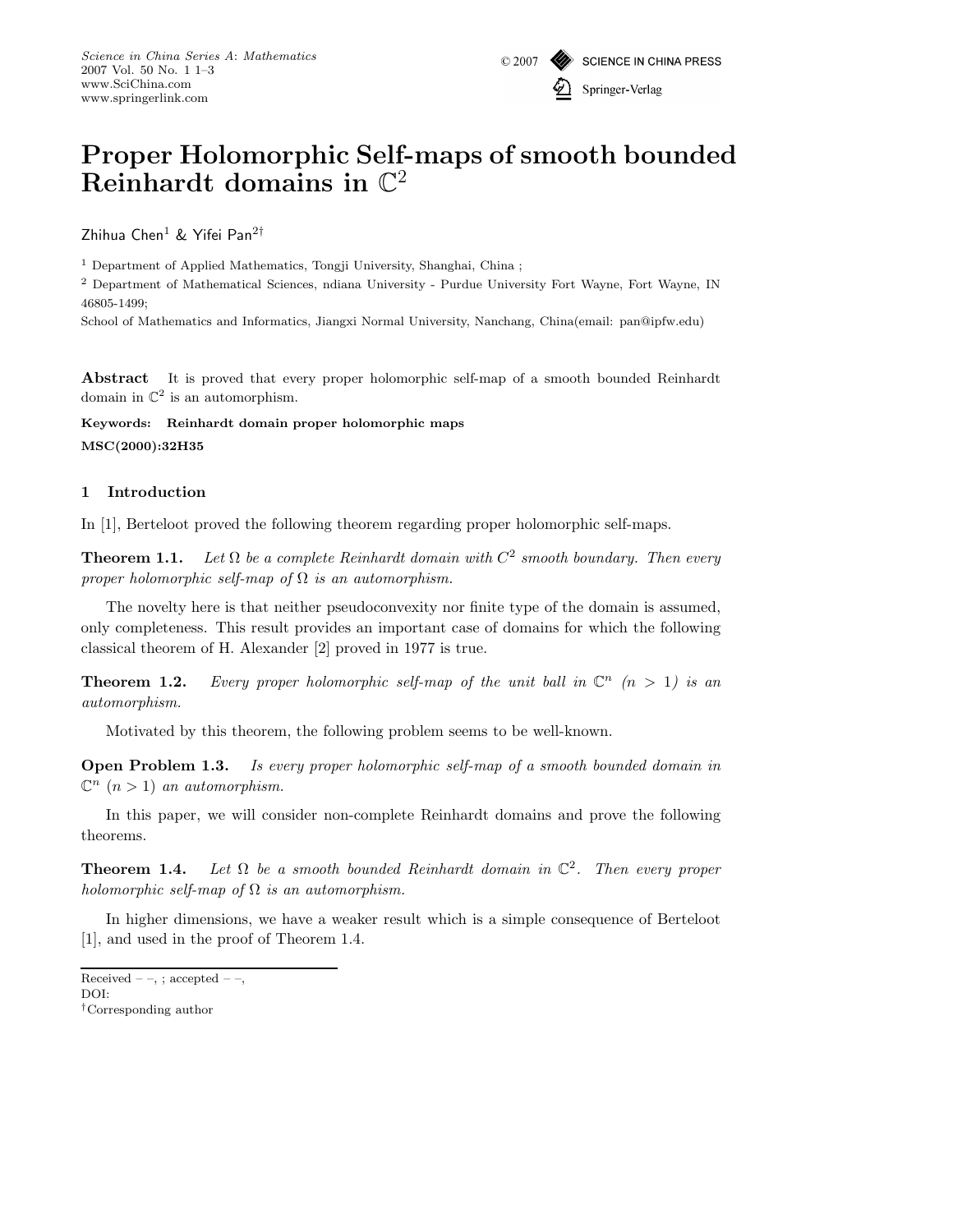**Theorem 1.5.** *Let*  $\Omega$  *be a*  $C^2$  *smooth bounded Reinhardt domain in*  $\mathbb{C}^n$  (*n* > 1) *that contains the origin. Then every proper holomorphic self-map of*  $\Omega$  *is an automorphism.* 

Since Alexander's theorem, the problem has been solved for many cases. In 1978, Pinchuk [3] proved the case for strictly pseudoconvex domains. Pinchuk's approach was to reduce the case to that of the unit ball by his scaling method. Bedford and Bell [4] solved the case for pseudoconvex domains with real analytic boundary. They were able to use a stratification of weakly pseudoconvex points to control the branching behavior of the maps. In 1996, Huang and Pan [5] modified this method to solve the case for any domain with real analytic boundary provided the map is  $C^{\infty}$  smooth up to the boundary. Using this result and holomorphic extension results of Diederich and Pinchuk [6], one concludes that every proper holomorphic self-map of a real analytic domain in  $\mathbb{C}^2$  is an automorphism.

Despite these results, the problem remains open, even for the case of pseudoconvex domains of finite type. However, many positive results have been obtained for domains with symmetries. We [7] verified the case of smooth bounded pseudoconvex Reinhardt domains of finite type in  $\mathbb{C}^n$ . Berteloot [1] solved the case of complete Reinhardt domains with  $C<sup>2</sup>$  smooth boundary (without pseudoconvexity assumption) in  $\mathbb{C}^n$ . His method is based on the study of the Lie Algebra of holomorphic tangent vector fields of a strictly pseudoconvex Reinhardt hypersurface. In [8], [9] Coupet, Sukhov and Pan were able to solve the problem for pseudoconvex circular and Hartogs domains of finite type in  $\mathbb{C}^2$ . They used the scaling method to reduce to the situation where theory of complex dynamics in  $\mathbb{C}^2$  can be employed.

We want to point out that the smoothness assumption of domains is very important. Besides obvious examples, Berteloot and Loeb [10] proved, based on complex dynamics in  $\mathbb{C}^2$ , that there exists a complete circular domain in  $\mathbb{C}^2$  with real analytic strictly pseudoconvex boundary outside of the union of three circles (where the boundary is not smooth) such that there is a proper holomorphic self-map of the domain which is not biholomorphic. However for some other non-smooth domains, certain generalized Hartogs triangles, Chen and Xu [11] proved that selfmaps are biholomorphic. We also point out that proper self-maps of smooth bounded domains in a complex manifold may not be automorphisms by examples of Burns and Schnider. However, Zhou proved that proper self-maps of certain symmetric domains in a Lie Group indeed are automorphisms, see details in [12].

#### **2 Branching behavior of proper holomorphic maps**

**Lemma 2.1.** *If*  $\Omega$  *is a pseudoconvex Reinhardt domain in*  $\mathbb{C}^n$  *that contains the origin, then* Ω *is complete.*

*Proof* The result follows from a classical result of Reinhardt: If  $\Omega$  is pseudoconvex and  $\Omega \cap \{z_j = 0\} \neq \emptyset$ , then  $(z_1, ..., z_{j-1}, \lambda z_j, z_{j+1}, ..., z_n) \in \Omega$  whenever  $z \in \Omega$  and  $|\lambda| \leq 1$ .

The following lemma is important to us and is proved in [13] (Lemma 4).

**Lemma 2.2.** *Let*  $f : \Omega_1 \to \Omega_2$  *be a proper holomorphic map between domains in*  $\mathbb{C}^n$ *. Assume that the hulls of holomorphy*  $\hat{\Omega}_1, \hat{\Omega}_2$  *of*  $\Omega_1, \Omega_2$  *are domains in*  $\mathbb{C}^n$ *. Then f extends to some proper holomorphic map*  $\hat{f}: \hat{\Omega}_1 \to \hat{\Omega}_2$ .

**Lemma 2.3.** *Let* f *be a proper holomorphic self-map of a bounded Reinhardt domain* <sup>Ω</sup> *with*  $C^2$  *smooth boundary in*  $\mathbb{C}^n$ . Then f extends holomorphically to a neighborhood of  $\overline{\Omega}$ .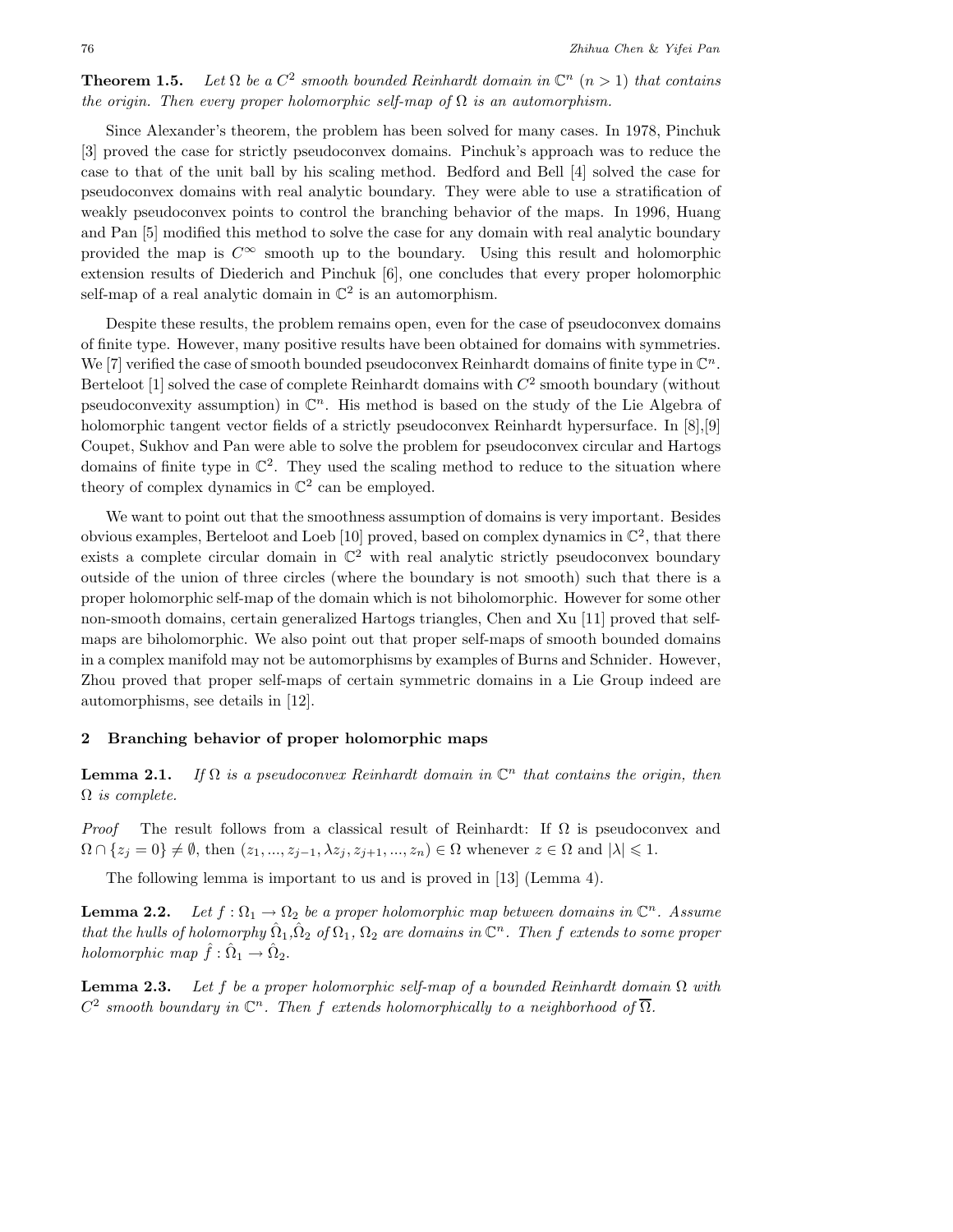*Proof* First we observe that  $0 \notin \partial\Omega$  since  $\Omega$  is of smoothness  $C^2$ . Indeed, if we write  $\partial\Omega$ as  $r = r(|z|^2, |w|^2) = 0$ , then  $\nabla r = r_z \overline{z} + r_w \overline{w}$ . If  $(0, 0) \in \partial \Omega$ , we will have  $\nabla r(0, 0) = 0$ , a contradiction to smoothness at 0. So if  $0 \not\subset \Omega$ , then by a theorem of Barrett [14] that f extends contradiction to smoothness at 0. So if  $0 \notin \Omega$ , then by a theorem of Barrett [14] that f extends holomorphically to a neighborhood of  $\overline{\Omega}$ . Now we only have to consider the case that  $0 \in \Omega$ . Consider the hull of holomorphy  $\hat{\Omega}$  of  $\Omega$ . Since  $\Omega$  is Reinhardt, then  $\hat{\Omega} \subset \mathbb{C}^n$ . By Lemma 2.2, we conclude that f extends to a proper holomorphic self-map of  $\hat{\Omega}$ . Since  $\hat{\Omega}$  is pseudoconvex, Reinhardt and  $0 \in \hat{\Omega}$ , it follows from Lemma 2.1 that  $\hat{\Omega}$  is complete, and therefore, by a result of Bell [15], that f extends holomorphically to a neighborhood of  $\overline{\hat{\Omega}}$ , in particular,  $\overline{\hat{\Omega}}$ . The proof is complete.

Using the same idea, we can give a proof of Theorem 1.5 as follows.

*Proof* First we extend f to  $\hat{f} : \hat{\Omega} \to \hat{\Omega}$ , by Lemma 2.2. Since  $\Omega$  contains the origin, so does  $\hat{\Omega}$ . By Lemma 2.1, we see  $\hat{\Omega}$  is complete. Since  $\Omega$  is  $C^2$  smooth and bounded, it contains a strictly pseudoconvex point on its boundary, and therefore  $\hat{\Omega}$  contains the same point. Thus a result of Berteloot  $(1]$ , Theorem 1.3) implies that f is biholomorphic.

Now we are ready to apply the results of Berteloot [1] using lemmas above to get the following properties of self-maps on the branch locus. The following is a special case of Proposition 3.1 of [1], and is the key to control the branch locus.

**Lemma 2.4.** *Let*  $\Omega$  *be a bounded Reinhardt domain*  $\Omega$  *of*  $C^2$  *smoothness in*  $\mathbb{C}^{n+1}$ *. Then there exists a finite family of multi-indices*  $\mathcal{I} \subset \mathbb{Z}^n \times \mathbb{Z}$  *and an associated space of rational functions* 

$$
\mathcal{G} =: \bigoplus_{(K,l) \in \mathcal{I}} \mathbb{C} \cdot z^K w^l
$$

*such that for any proper holomorphic self-map of*  $\Omega$ , there exists an  $(n + 1, n + 1)$  *matrix*  $Q_f = \left[ (Q_f)_{k,p} \right]$  *with entries in* G *which satisfies the following identity:* 

$$
\left[\frac{\partial f_k}{\partial z_p}\right] [(Q_f)_{k,p}] = i[\delta_{k,p} f_k].
$$

*Proof* We only have to verify that the condition of Proposition 3.1 in [1] is met. Namely, we have to prove the existence of some point  $\eta \in \partial\Omega \cap (\mathbb{C} \setminus \{0\})^n$  such that  $\partial\Omega$  is  $C^2$  strictly pseudoconvex at  $\eta$  and  $f$  does not branch on the torus  $T_{\eta} = \{ |z_1| = |\eta_1|, ..., |z_n| = |\eta_n| \}.$  The existence of strictly pseudoconvex points is ensured by the global smoothness. If  $\eta$  is strictly pseudoconvex, then  $T_n$  is a strictly pseudoconvex torus, and therefore f cannot branch at any point of  $T_n$  because f maps  $T_n$  to smooth boundary points by a well-known result [1]. Therefore the lemma is proved.

By the same reasoning, we have the following, which is Proposition 3.3 of [1].

**Lemma 2.5.** *Let* f *be a proper holomorphic self-map of a bounded Reinhardt domain*  $\Omega$  *of*  $C^2$ *smoothness in*  $\mathbb{C}^n$ . If  $V_f \neq \emptyset$ , then (after some linear transformation permuting the coordinate  $axes)$  there exists an integer  $m \leq n$  so that

$$
V_f = \bigcup_{j=1}^m \mathcal{H}_j,
$$
  

$$
f(\mathcal{H}_j) = \mathcal{H}_j,
$$
  

$$
f^{-1}(\mathcal{H}_j) = \mathcal{H}_j,
$$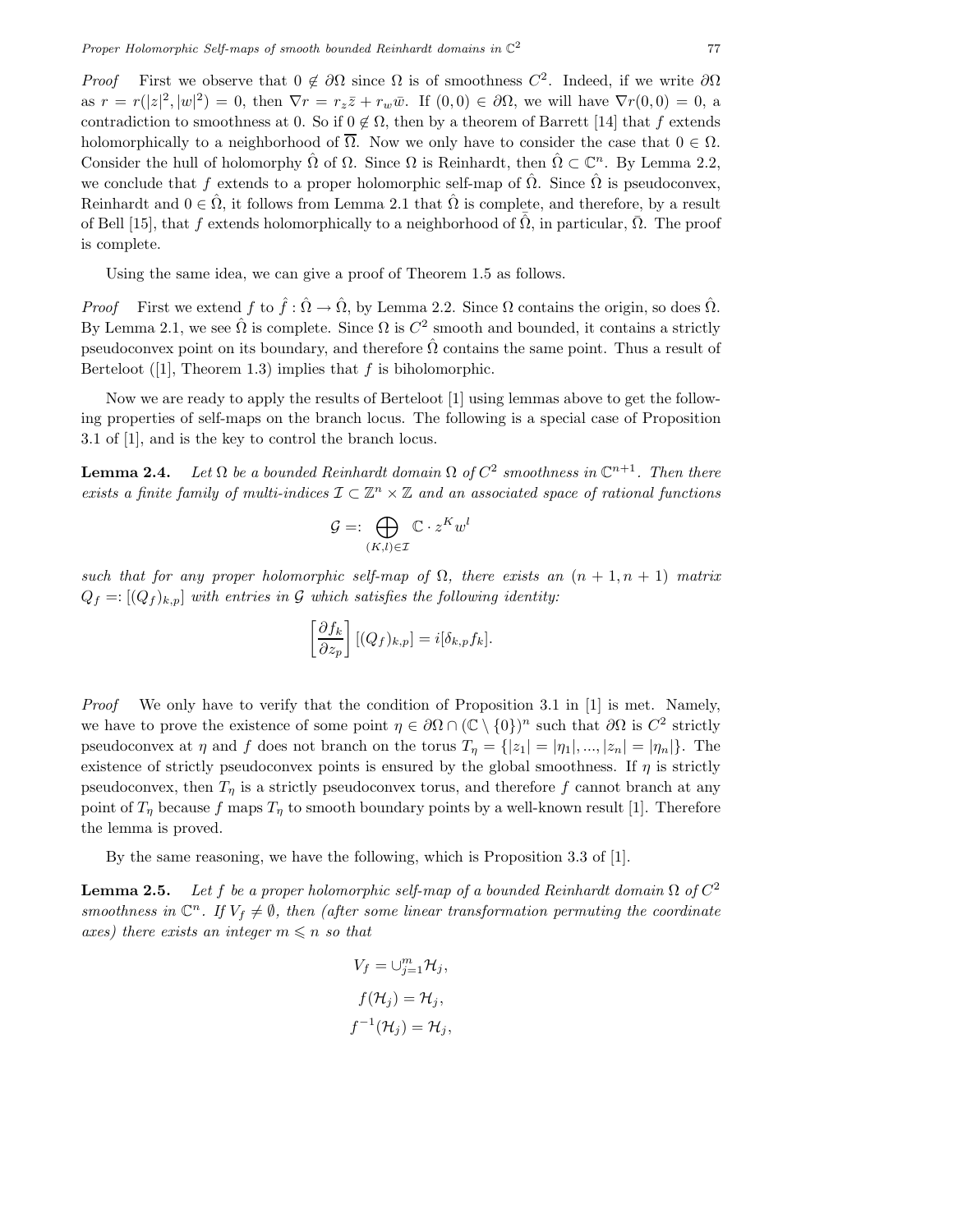*where*  $\mathcal{H}_j = \Omega \cap \{z_j = 0\}$  *and*  $j = 1, ..., m$ .

### **3 The Proof of Theorem 1.4**

First we point out the following simple but useful results.

**Lemma 3.1.** Let f be a proper holomorphic self-map of  $\{z \in \mathbb{C} : r < |z| < R\}$  where  $r > 0$ . *Then either*  $f = e^{i\theta} z$  *or*  $e^{i\theta} \frac{rR}{z}$ *.* 

*Proof* Following the proof of Lemma 3 in [9], we give the simple proof here. It is well-known that f extends continuously to the boundary. Consider the harmonic function  $\phi(z) = \ln |f(z)|$ . Then  $\phi$  is continuous up to the boundary since  $r > 0$ . If f maps  $|z| = r$  to  $|z| = r$ , then f maps  $|z| = R$  to  $|z| = R$ . Therefore both  $\phi(z)$  and  $ln|z|$  solve the same Dirichlet problem, which implies  $\phi(z) = \ln|z|$  or  $f(z)| = |z|$ . It follows  $f(z) = e^{i\theta}z$ . If f maps  $|z| = r$  to  $|z| = R$ , then f maps  $|z| = R$  to  $|z| = r$ . We can apply the function  $\frac{rR}{f}$  to the above case to conclude that  $f = e^{i\theta} \frac{rR}{z}.$ 

The useful result of this lemma is the following.

**Lemma 3.2.** *Suppose* Ω *is a bounded smooth Reinhardt domain in* C *with finite connectivity but not simply connected. Then every proper holomorphic self-map of*  $\Omega$  *is biholomorphic. In particular* f *is*  $e^{i\theta}z$  *or*  $\Omega = \{r < |z| < R\}$  *and*  $f = e^{i\theta}rR/z$ *.* 

*Proof* Since the domain is assumed smooth then the origin is not the boundary of  $\Omega$ . Now we assume  $\partial\Omega$  is given by  $|z| = r_j$ ,  $j = 1, ..., k$  where  $r_j$  is increasing and  $r_i > 0$ . Iterating if necessary, we may assume f maps  ${r_1 < |z| < r_2}$  to itself. Hence Lemma 3.1 applies to conclude that either  $f = e^{i\theta} z$  or  $\Omega = \{r_1 < |z| < r_2\}$  and  $f = e^{i\theta} r_1 r_2/z$ . Indeed, if  $\Omega$  has more than one component,  $\Omega = \{r_1 < |z| < r_2\} \cup \{r_3 < |z| < r_4\}$ , then we would also have  $f = e^{i\theta} r_3 r_4/z$ , a contradiction since  $r_1 r_2 \neq r_3 r_4$ .

We will prove Theorem 1.1 using results in the above section. Here we assume that  $\Omega$  is a bounded Reinhardt domain with  $C^{\infty}$  boundary in  $\mathbb{C}^2$ . In order to prove Theorem 1.2, it suffices to prove  $V_F = \emptyset$  by a well-known result of Pinchuk. By Lemma 2.5, we have that if  $V_f \neq \emptyset$ , then either  $V_f = \Omega \cap \{z = 0\}$  or  $V_f = \Omega \cap \{z = 0\} \cup \Omega \cap \{w = 0\}.$ 

**Lemma 3.3.** *Let*  $F = (f, g)$  *be a proper holomorphic self-map of a bounded Reinhardt domain*  $\Omega$  *of*  $C^{\infty}$  *smoothness in*  $\mathbb{C}^2$ *. If*  $V_f$  *contains*  $\Omega \cap \{z = 0\}$ *, then g is independent of z.* 

*Proof* First, we have  $F : \Omega \cap \{z = 0\} \to \Omega \cap \{z = 0\}$  by Lemma 2.5. It follows that  $f(0, w) = 0$ , and  $g(0, w)$  is a proper map from  $\Omega \cap \{z = 0\}$  to  $\Omega \cap \{z = 0\}$ . Take a point  $p = (0, w_0) \in \partial\Omega$ , and we may assume  $F(p) = p$  since  $\Omega$  is Reinhardt. In a neighborhood U of p in  $\mathbb{C}^2$ , we can define  $\partial\Omega$  near p by the equation

$$
|w|^2 + \phi(|z|^2) = 0.
$$

In fact, we can always have  $\partial\Omega$  defined by a defining function of the form  $r(|z|^2, |w|^2) = 0$ .<br>Since  $\Omega \cap [z = 0]$  is smooth as we see solve  $|w|^2$  by the implicit function theorem near n Since  $\Omega \cap \{z = 0\}$  is smooth, so we can solve  $|w|^2$  by the implicit function theorem near p. Consider the complex tangential derivative

$$
L = \bar{w}\frac{\partial}{\partial z} - \phi_r(|z|^2)\bar{z}\frac{\partial}{\partial w}.
$$

By properness, it follows, on  $U \cap \partial \Omega$ , that

$$
|g(z, w)|^2 + \phi(|f(z, w)|^2) = 0.
$$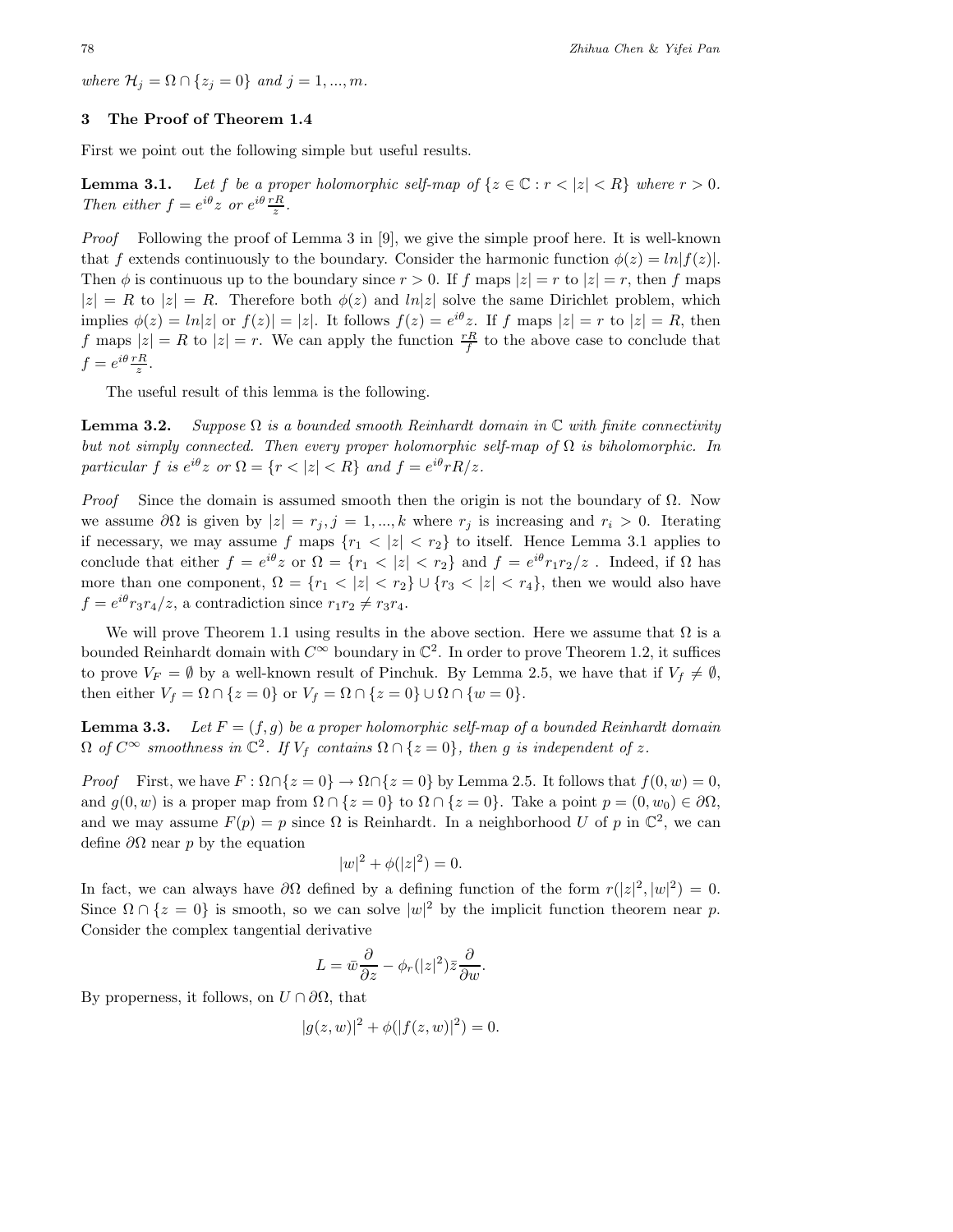Operating L on both sides of above equation, we have, on  $U \cap \partial \Omega$ 

$$
\overline{w}g_{z}\overline{g} - \phi_{r}(|z|^{2})\overline{z}g_{w}\overline{g} + \overline{w}\phi_{r}(|f|^{2})f_{z}\overline{f} - \phi_{r}(|z|^{2})\overline{z}\phi_{r}(|f|^{2})f_{w}\overline{f} = 0.
$$

Letting  $z = 0$ , we have on  $|w|^2 = -\phi(0)$  near p

 $\bar{w}g_z g = 0,$ 

which implies that  $g_z(0, w) = 0$  on  $|w|^2 = -\phi(0)$ . Hence  $g_z(0, w) = 0$  for  $(0, w) \in \Omega$  by the uniqueness of holomorphic functions. Consider  $L^k = L...L$ . Rewrite the above equation as

$$
\bar{w}g_{z}\bar{g} + A\bar{z} + B\bar{f} = 0,
$$

where  $A, B$  are defined by the above equation. Taking  $L^k$ , we have

$$
\bar{w}L^k(g_z)\bar{g} + (L^kA)\bar{z} + (L^kB)\bar{f} = 0.
$$

Letting  $z = 0$ , we have

$$
\bar{w}(g_z)^{(k)}\bar{g}=0
$$

which implies that  $g_z^{(k)}(0, w) = 0$  for all k. The Taylor expansion of g at  $z = 0$  for a fixed w tells that  $q$  is independent of  $z$ . This completes the proof.

**Lemma 3.4.** *Let*  $g(w) = e^{i\theta} \frac{w-a}{1-\overline{a}w}$ *. There exists*  $0 < b < 1$  *such that for*  $|w_0| \neq 1$ *,*  $|1 - |g^n(w_0)|^2| \geq Cb^n$ 

*for some constant*  $C > 0$  *and*  $n = 1, 2, ...$ 

*Proof* We consider the case  $|w_0| < 1$ . If  $\{g^n(w)\}\$ is a compact family, this is obvious. If  ${g<sup>n</sup>(w)}$  is not compact, by the Wolff-Denjoy theorem,  ${g<sup>n</sup>(w)}$  converges to 1 (say). Let  $b_n = g^n(w_0)$ . Then

$$
b_{n+1} = \frac{b_n - a}{1 - \bar{a}b_n}
$$

We observe that a is real since  $b_n \to 1$ . We have

$$
b_{n+1} - 1 = (b_n - 1) \frac{1+a}{1 - ab_n},
$$
  

$$
|b_{n+1} - 1| = |(b_n - 1)| \left| \frac{1+a}{1 - ab_n} \right|
$$
  

$$
\geq \frac{1-|a|}{1+|a|} |b_n - 1| \geq b^n \left| \frac{1-b_1}{b} \right|
$$

where  $b = \frac{1-|a|}{1+|a|}$ . By iteration theory, one has

$$
(1-|b_n|^2) \geqslant C|1-b_n|^2.
$$

Therefore

$$
1-|b_n|^2 \geqslant C(b^2)^n \left| \frac{1-b_1}{b} \right|^2 \approx Cb^n.
$$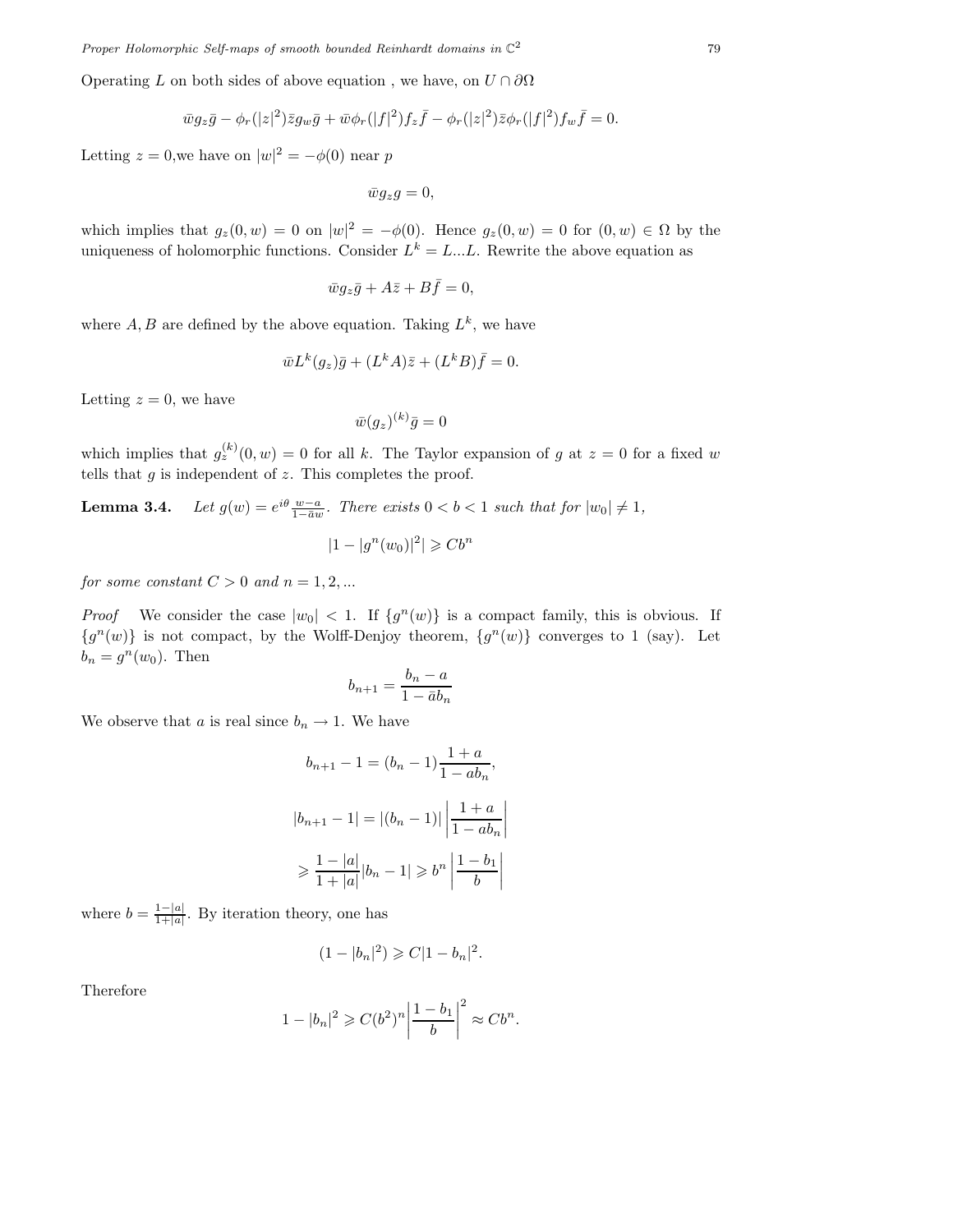For the case  $|w_0| > 1$ , we rewrite for  $|w| > 1$ ,  $g(w) = \frac{1}{\tilde{g}(1/w)}$ , where  $\tilde{g}(\zeta) = \frac{\zeta - \bar{a}}{1 - a\zeta}$  for  $|\zeta| < 1$ and  $\zeta = 1/w$ . It is easy to check that

$$
g^n(w) = \frac{1}{\tilde{g}^n(1/w)}.
$$

For  $|w_0| > 1$ , we have

$$
|g^n(w_0)|^2 - 1 = \frac{1 - |\tilde{g}^n(1/w_0)|^2}{|\tilde{g}^n(1/w_0)|^2} \geq 1 - |\tilde{g}^n(1/w_0)|^2 \geq Cb^n.
$$

The lemma is proved.

**Lemma 3.5.** *Let*  $F = (f, g)$  *be a proper holomorphic self-map of a bounded Reinhardt domain*  $\Omega$  *of*  $C^{\infty}$  *smoothness in*  $\mathbb{C}^2$ *. If*  $V_f = \Omega \cap \{z = 0\}$ *, then*  $\partial \Omega$  *is Levi flat near*  $\{z = 0\} \cap \partial \Omega$ *. More precisely,*  $\partial \Omega$  *is defined by*  $|w|^2 = const$  *for* z *near* 0*.* 

*Proof* Let  $p = (0, a) \in \partial\Omega \cap \{z = 0\}$ . We may assume  $F(p) = p$ . Choose a neighborhood U of p so that

$$
\partial\Omega \cap U = \{|w|^2 + \phi(|z|^2) = 0\} \cap U
$$
  

$$
\Omega \cap U = \{|w|^2 + \phi(|z|^2) < 0\} \cap U
$$

where we assume  $\phi(0) = -1$ . Since F maps  $\{z = 0\}$  to  $\{z = 0\}$  by Lemma 2,5 and  $V_f \supset \{z = 0\}$ , we see that  $f(0, w) = f_z(0, w) = 0$ . By considering iteration of F and the chain rule, we can further assume  $f_{zz}(0, w) = 0$ . So we conclude that there exists a  $0 < \delta < 1$  such that

$$
|f(z, w)| < |z|^2
$$

for  $|z| < \delta$  and  $(z,w) \in \overline{\Omega} \cap U$ .

By Lemma 3.3, g is independent of z, and we have det  $JF = f_z(z,w)g_w(w)$ . Since  $V_f =$  $\Omega \cap \{z = 0\}$  by assumption, we have  $g_w(w) \neq 0$ . That is  $g(w)$  is a biholomorphic map from  $\Omega \cap \{z = 0\}$  to  $\Omega \cap \{z = 0\}$ . When  $\Omega \cap \{z = 0\}$  is simply connected, then it is the unit disk, otherwise it is an annulus with finitely many boundary components (with the origin not on the boundary) and Lemma 3.2 applies. Therefore we see that either  $g(w) = e^{i\theta} \frac{w-a}{1-\overline{a}w}$ , or  $g(w) = e^{i\theta}w$  or  $g(w) = e^{i\theta}g(w)$  or  $g(w) = e^{i\theta}g(w)$  and the applies is given by  $\{x \le |w| \le 1\}$  $g(w) = e^{i\theta}w$  or  $g(w) = e^{i\theta}r/w$  and the annulus is given by  $\{r < |w| < 1\}$ 

We claim that  $\phi(|z|^2) = -1$  for  $|z| < \delta$ . Indeed, if there is  $z_0$  such that  $|z_0| < \delta$  and  $|z_0| > 1$  We define we such that  $|w_0|^2 = \phi(|z_0|^2)$ . It follows that  $|w_0| < 1$  and  $\phi(|z_0|^2) > -1$ . We define  $w_0$  such that  $|w_0|^2 = -\phi(|z_0|^2)$ . It follows that  $|w_0| < 1$  and  $(z_0, w_0) \in \partial \Omega$ . By properness of F we have

$$
|g^{n}(w_{0})|^{2} + \phi(|f^{n}(z_{0}, w_{0})|^{2}) = 0.
$$

It follows that

$$
1 - |g^{n}(w_0)|^2 = 1 + \phi(|f^{n}(z_0, w_0)|^2) \leq C|f^{n}(z_0, w_0)|^2 \leq C|z_0|^{2^{n+1}} \leq C\delta^{2^{n+1}},
$$

where we have used the fact  $\phi(0) = -1$  and  $\phi(r) = -1 + O(r)$  when  $r \approx 0$ . On the other hand, we have by Lemma 3.4

$$
1 - |g^n(w_0)|^2 \geqslant Cb^n
$$

for some b:  $0 < b < 1$ . This is a contradiction.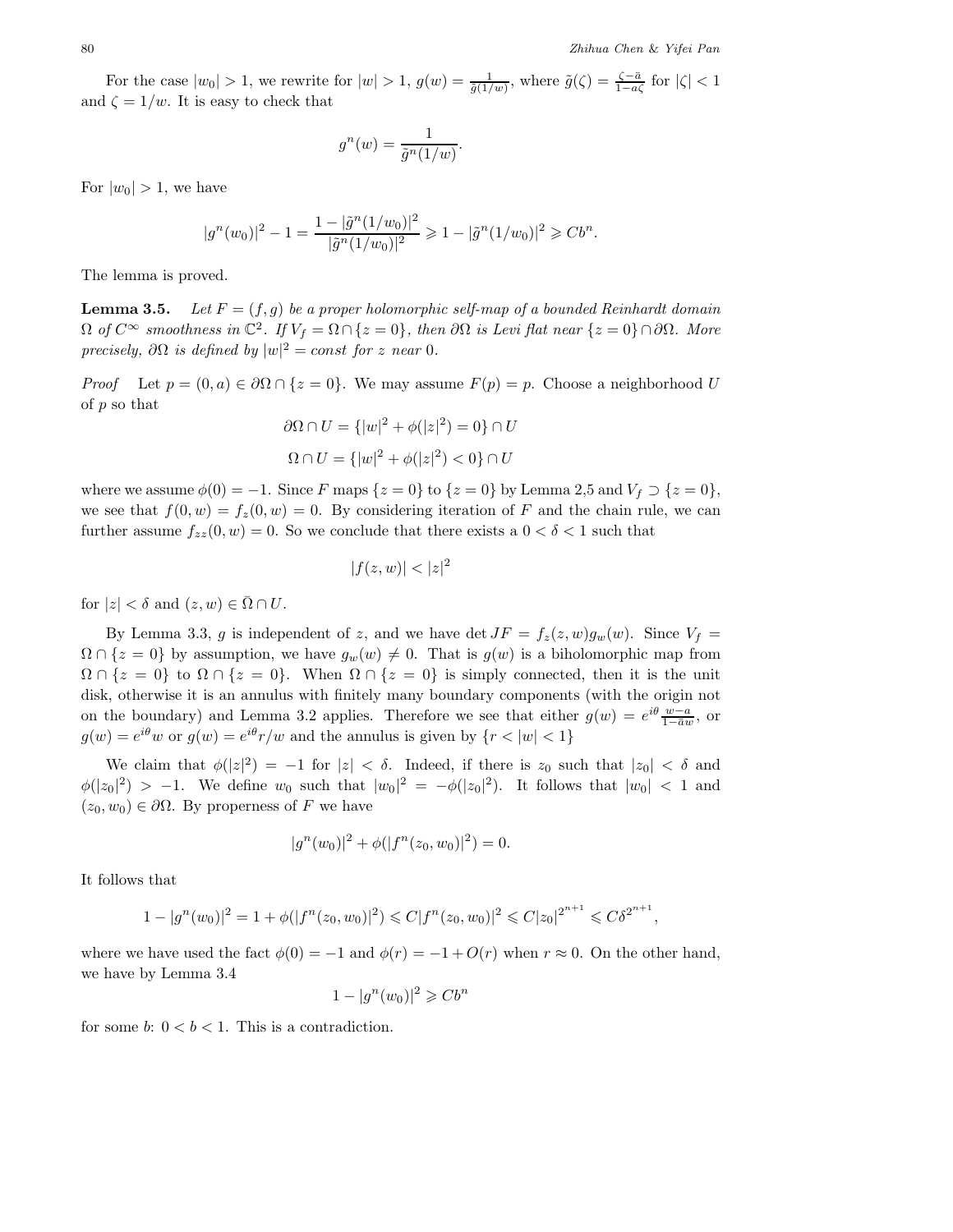If there is  $z_0$  such that  $|z_0| < \delta$  and  $\phi(|z_0|^2) < -1$ . We define  $w_0$  such that  $|w_0|^2 = -\phi(|z_0|^2)$ . It follows that  $|w_0| > 1$  and  $(z_0, w_0) \in \partial \Omega$ . By the same argument above and Lemma 3.4, we will reach a contradiction again. We would like to point out when  $g(w) = e^{i\theta} r/w$ , we may have to consider an iteration  $F^{2n}(z,w)$  instead, then  $g^{(2n)}(w) = e^{i\theta}w$ . This completes the proof.

We consider the natural projection  $\pi : \mathbb{C}^2 \to \mathbb{C}$  defined by  $\pi(z,w) = z$ .

Now we are ready to prove Theorem 1.1. We shall prove it by two cases. According to Theorem 1.5, we can assume now that  $\Omega$  does not contain the origin.

*Proof* Case I:  $V_F = \Omega \cap \{z = 0\} \cup \Omega \cap \{w = 0\}$ . In this case by Lemma 2.5, we have

$$
F(\Omega \cap \{z = 0\}) = \Omega \cap \{z = 0\},
$$
  
\n
$$
F(\Omega \cap \{w = 0\}) = \Omega \cap \{w = 0\},
$$
  
\n
$$
F^{-1}(\Omega \cap \{z = 0\}) = \Omega \cap \{z = 0\},
$$
  
\n
$$
F^{-1}(\Omega \cap \{w = 0\}) = \Omega \cap \{w = 0\}.
$$

Since  $0 \notin \Omega$ , we can also assume that  $0 \notin \hat{\Omega}$ , otherwise similar to the proof (using Theorem 1.3 of [1]) of Theorem 1.5, we can prove that f is biholomorphic. Therefore by the proof of Lemma 2.1, we see that  $\Omega \cap \{z = 0\}$ ,  $\Omega \cap \{w = 0\}$  are not simply connected but of finite connectivity due to smoothness of the boundary of  $\partial\Omega$ . By Lemma 3.3, f is independent of w, and g independent of z, and therefore by Lemma 3.2 we have  $f(z) = az, g(w) = bw$  where a, b are nonzero complex numbers. In particular,  $F = (f, g)$  is biholomorphic and this is a contradiction.

Case II:  $V_F = \Omega \cap \{z = 0\}$ . Since  $0 \notin \Omega$ , we see that  $w \neq 0$  on  $\overline{\Omega}$ . Therefore  $V_f$  is a Reinhardt domain in C with finite connectivity (but not simply connected) and therefore, by Lemma 3.2 g is aw or  $a/w$  with a nonzero constant. We assume  $a = 1$  by iteration if necessary. Consider  $E = \pi(\Omega)$ . By Lemma 3.5  $\Omega$  is Levi flat near  $z = 0$ . Let  $E_0$  be a open set in E such that  $O = \pi^{-1}(E_0) \cap \partial \Omega$  is the largest connected Levi flat piece on  $\partial \Omega$  containing  $\partial \Omega \cap \{z = 0\}$ . Then we can see that  $O = E_0 \times \{|w| = 1\}$ . We can choose a small neighborhood U of O so that  $\partial\Omega$  is defined by  $|w|^2 + \phi(|z|^2) = 0$  on  $U \cap \partial\Omega$  so that  $\phi(|z|^2) = -1$  when  $z \in E_0$ , and  $\phi(|z|^2) \neq -1$  when  $z \notin \overline{E}_1$  by  $z \in \sigma(U)$ . Now we also that  $\phi(|z|^2) \neq -1$  when  $z \notin \overline{E}_0$  but  $z \in \pi(U)$ . Now we claim that

$$
F(O) = O, F^{-1}(O) = O,
$$
  

$$
F(\partial O) = \partial O, F^{-1}(\partial O) = \partial O.
$$

This can be seen as follows. Consider  $r = |w|^2 + \phi(|z|^2)$ . We observe that  $\rho = r \circ F$  is a defining<br>function near  $Q$  gines  $g_{\mu}(w) \neq 0$  and the complex nearest direction nearing to be in an near function near O since  $g_w(w) \neq 0$  and the complex normal direction remains to be in w near ∂O. Therefore we have the following identity

$$
\Lambda_r(p) = |JF|^2 \Lambda_\rho(F(p)),
$$

which easily implies the above claim. Here  $\Lambda_r(p)$  is the Levi-determinant. Choose a point  $(z_0, w_0) \in \partial \Omega \cap U$  such that  $\phi(|z_0|^2) \neq -1$ . We see that  $z_0 \notin \overline{E}_0$ . By properness of F, and  $z_0 = w$ , we see each that  $f(z_0, w_0)$  is a proper map from  $(|z| \leq |z_0|) \setminus \overline{E}$  to itself. By Lamma 2.2.  $g = w$ , we conclude that  $f(z, w_0)$  is a proper map from  $\{|z| < |z_0|\} \setminus \overline{E}$  to itself. By Lemma 3.2, we see that  $f(z, w_0)$  is biholomorphic in z. But this is impossible, since  $f(0, w)=0, f_z(0, w)=0$ by the assumption that  $V_F = \Omega \cap \{z = 0\}.$ 

**Acknowledgements** The first author's work is supported in part by the National Natural Science Foundation of China (no. 10571135) and the Doctoral Program Foundation of the